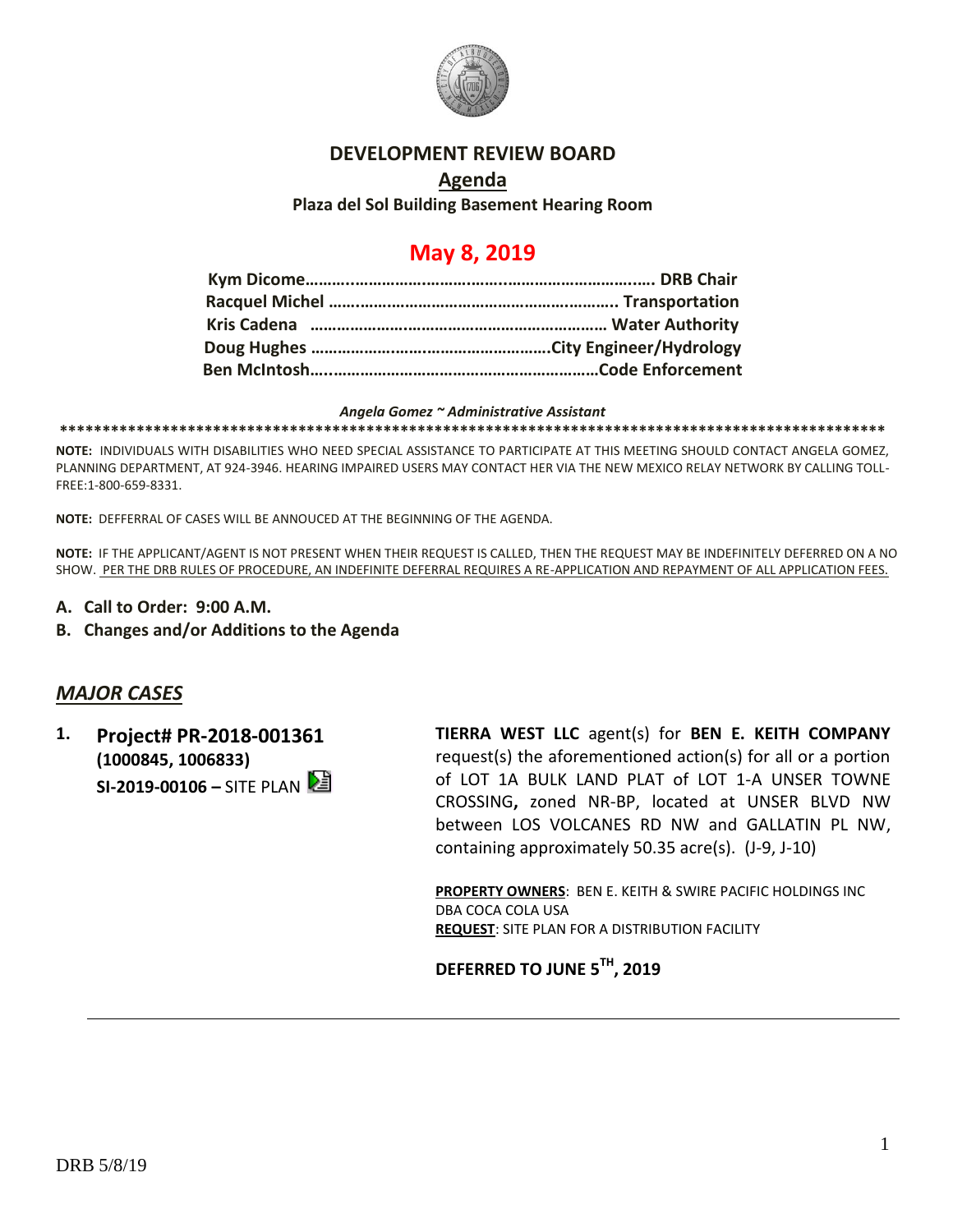**2**. **Project # PR-2018-001890 VA-2019-00157 -** VARIANCE **SD-2019-00080** – PRELIMINARY/FINAL PLAT<sup>[2</sup>

**SAMMY MACIAS** request(s) the aforementioned action(s) for all or a portion of LOT 15 SLOAN'S ACRES SUBDIVISION and VACATED R/W OF 64TH STREET**,** zoned R-1D, located at 6340 EVERITT RD NW, east of 64TH STREET NW and north of ST JOSEPH'S AVENUE NW, containing approximately 0.551 acre(s). (G-10)

**PROPERTY OWNERS**: MACIAS, SAMMY NESTOR **REQUEST**: REPLAT TO INCORPORATE VACATED R/W INTO LOT

**IN THE MATTER OF THE AFOREMENTIONED APPLICATION, BEING IN COMPLIANCE WITH ALL APPLICABLE REQUIREMENTS OF THE DPM AND THE IDO, WITH THE APPROVAL OF THE LOT SIZE VARIANCE, THE DRB HAS** *APPROVED* **THE VARIANCE AND THE PRELIMINARY/FINAL PLAT.** 

**3. Project# PR-2018-001996 (1010401, 1004404) SD-2019-00028 -** AMENDMENT TO PRELIMINARY PLAT **SD-2019-00023 –** VACATION OF TEMPORARY PUBLIC ROADWAY EASEMENT **SD-2019-00030** – VACATION OF A PUBLIC WATER EASEMENT **SD-2019-00031** – VACATION OF A PUBLIC ROADWAY EASEMENT

**PRICE LAND AND DEVELOPMENT GROUP** agent(s) for **PV TRAILS ALBUQUERQUE, LLC** request(s) the aforementioned action(s) for all or a portion of TRACT H, DURANGO UNIT 1 (AKA DURANGO UNITS 3A & 3B) **,** zoned R-1D, located on WOODMONT AVE between RAINBOW AVE and PASEO DEL NORTE BLVD, containing approximately 18.83 acre(s). (C-9) *[Deferred from 2/13/19, 2/27/19, 3/20/19, 3/27/19, 4/10/19]*

**PROPERTY OWNERS**: PV TRAILS ALBUQUERQUE LLC **REQUEST**: AMEND PRELIMINARY PLAT FOR 35 RESIDENTIAL LOTS AND 1 TRACT

#### **DEFERRED TO JUNE 5TH, 2019**

## **4. Project# PR-2018-001996 (1010401, 1004404) SD-2019-00024 -** PRELIMINARY PLAT **VA-2019-00032 –** TEMPORARY DEFERRAL OF SIDEWALK **VA-2019-00031** – SIDEWALK WAIVER **SD-2019-00029** – VACATION OF PUBLIC ROADWAY EASEMENT **SD-2019-00025** – VACATION OF A PUBLIC WATER AND SANITARY SEWER EASEMENT

**PRICE LAND AND DEVELOPMENT GROUP** agent(s) for **PV TRAILS ALBUQUERQUE, LLC** request(s) the aforementioned action(s) for all or a portion of TRACT H, DURANGO UNIT 1 (AKA DURANGO UNITS 4 & 5) **,** zoned R-1D, located on WOODMONT AVE between RAINBOW AVE and PASEO DEL NORTE BLVD, containing approximately 11.32 acre(s). (C-9) *[Deferred from 2/13/19, 2/27/19, 3/20/19, 3/27/19, 4/10/19]*

**PROPERTY OWNERS**: PV TRAILS ALBUQUERQUE LLC **REQUEST**: PRELIMINARY PLAT FOR 39 RESIDENTIAL LOTS

**DEFERRED TO JUNE 5TH, 2019**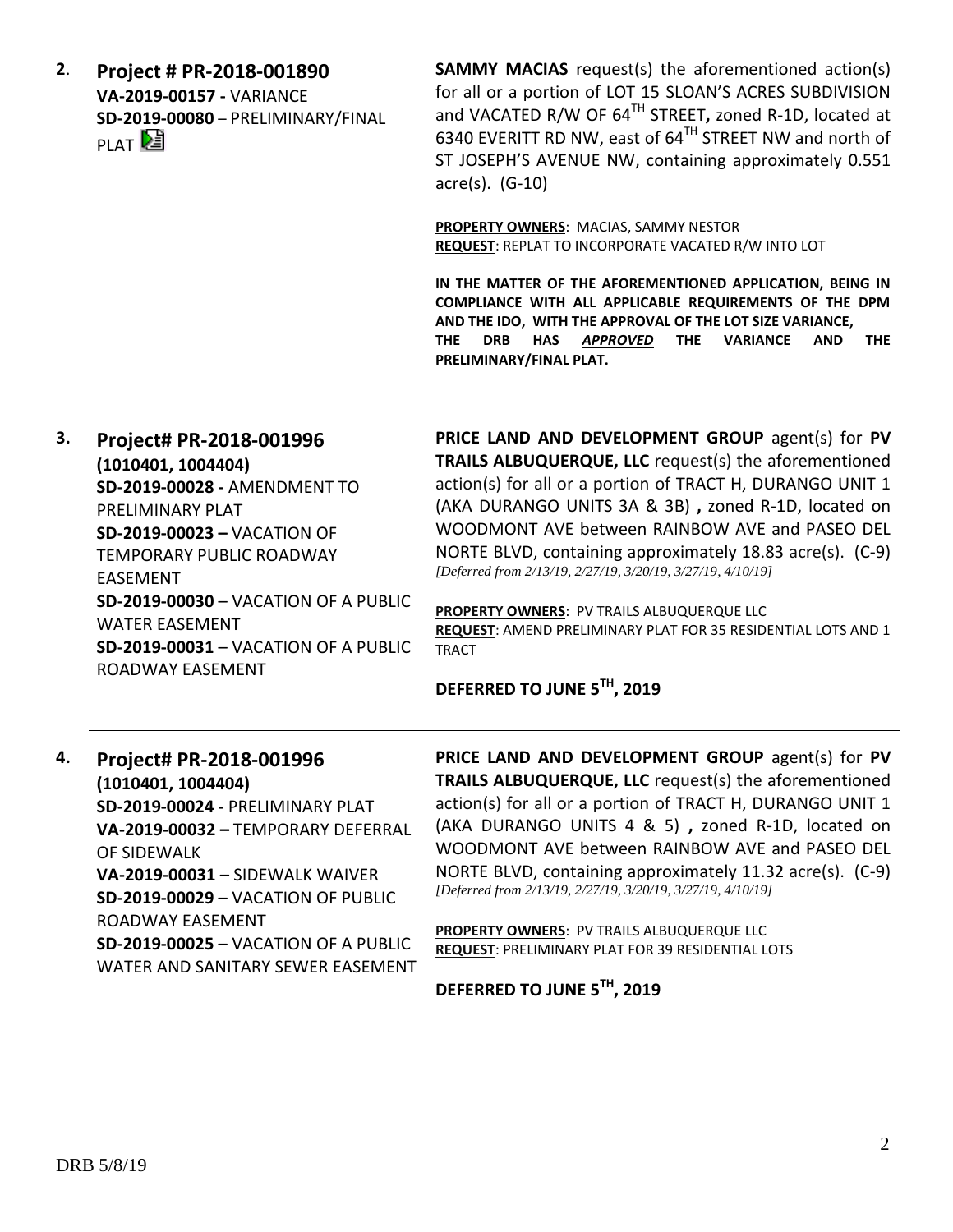**5. Project# PR-2018-001991 (1004404) SD-2019-00026** – PRELIMINARY PLAT **VA-2019-00033** – TEMPORARY DEFERRAL OF SIDEWALK **SD-2019-0027** – VACATION OF TEMPORARY PUBLIC DRAINAGE EASEMENT

**PRICE LAND AND DEVELOPMENT GROUP** agent(s) for **PV TRAILS ALBUQUERQUE, LLC** request(s) the aforementioned action(s) for all or a portion of TRACT 6 BULK LAND PLAT OF THE TRAILS UNIT 3A & TRACT C CORRECTION PLAT OF VALLE PRADO UNIT 3 (AKA VALLE PRADO UNITS 4 & 5) **,**  zoned R-1D, located on WOODMONT AVE between RAINBOW AVE and PASEO DEL NORTE BLVD, containing approximately 15.52 acre(s). (C-9) *[Deferred from 2/13/19, 3/6/19, 3/20/19, 3/27/19, 4/10/19]*

**PROPERTY OWNERS**: PV TRAILS ALBUQUERQUE LLC **REQUEST**: PRELIMINARY PLAT FOR 93 RESIDENTIAL LOTS

### **DEFERRED TO JUNE 5TH, 2019**

**6. Project# PR-2018-001411 SI-2019-00095** – SITE PLAN

**TIERRA WEST LLC** agent(s) for **MAVERIK INC.** request(s) the aforementioned action(s) for all or a portion of LOT  $A + B$ REDIVISION OF BLOCK 8 LA CUESTA SUBD (EXC POR OUT TO R/W )**,** zoned MX-M, located at SEC of JUAN TABO BLVD NE and COPPER AVE NE**,** containing approximately 1.41 acre(s). (K-22)*[Deferred from 4/24/19]*

**PROPERTY OWNERS**: M-F PARTNERSHIP + MANOLE ATHANASIOS K **REQUEST**: CONVENIENT STORE WITH GAS SALES

**IN THE MATTER OF THE AFOREMENTIONED APPLICATION, BEING IN COMPLIANCE WITH ALL APPLICABLE REQUIREMENTS OF THE DPM AND THE IDO, WITH THE SIGNING OF THE INFRASTRUCTURE LIST DATED MAY 8TH, 2019, THE DRB HAS** *APPROVED* **THE SITE PLAN. FINAL SIGN-OFF IS DELEGATED TO: PLANNING FOR EXECUTION OF THE IIA (INFRASTRUCTURE IMPROVEMENTS AGREEMENT)**

**7. Project# PR-2018-001759 SD-2018-00129 –**PRELIMINARY PLAT **VA-2018-00234 –** DESIGN VARIANCE **VA-2019-00025** - SIDEWALK WAIVER **VA-2019-00026** - SIDEWALK DEFERRAL **VA-2019-00027** - DESIGN VARIANCE **BOHANNAN HUSTON INC.** agent(s) for **WESTERN ALBUQUERQUE LAND HOLDINGS C/O GARRETT REAL ESTATE DEV.** request(s) the aforementioned action(s) for all or a portion of TRACT P WATERSHED SUBDIVISION, zoned PC, located on ARROYO VISTA BLVD NW near 118<sup>th</sup>/HIGH MESA, containing approximately 88.68 acre(s). (H-07, J-08, J-07) *[Deferred from 1/23/19, 2/13/19, 4/3/19, 4/10/19, 4/24/19]*

**PROPERTY OWNERS**:WESTERN ALBQ LAND HOLDINGS c/o GARRETT DEV CORP **REQUEST**: SUBDIVIDE INTO 327 RESIDENTIAL LOTS + 46 TRACTS AND DESIGN VARIANCES TO DPM AND WAIVER/ DEFERRAL OF S/WS

**DEFERRED TO MAY 22ND, 2019**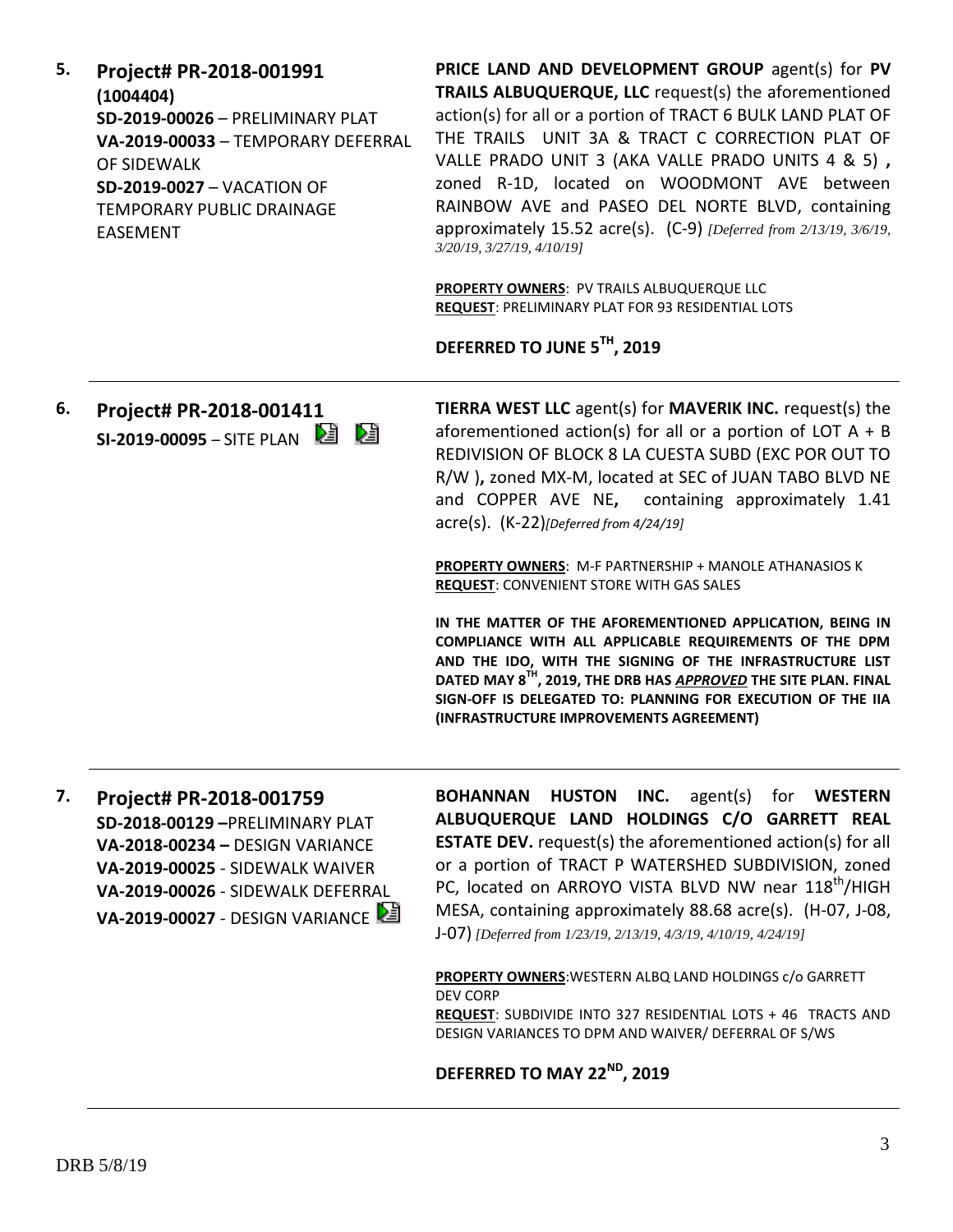| 8. | Project# PR-2018-001525<br>(1000469)<br>SI-2019-00086 - SITE PLAN                                                | TIERRA WEST LLC agent(s) for MAVERICK INC. request(s)<br>the aforementioned action(s) for all or a portion of TRACT<br>L-1-A-1 PLAT of TRACTS L-1-A-1 & L-1-B-1-A ATRISCO<br>BUSINESS PARK & LOT 21-A MERIDAN BUSINESS PARK,<br>zoned NR-BP, located at 551 SILVER CREEK RD NW, SEC of<br>UNSER BLVD NW and LOS VOLCANES RD NW, containing<br>approximately 3.077 acre(s). (K-10)[Deferred from 4/17/19]<br>PROPERTY OWNERS: GRAYLAND CORP & J2C LLC & CLIFFORD JACK &<br>LEE RVT & ETAL<br>REQUEST: SITE PLAN FOR CONVENIENCE STORE AND FUELING STATION<br>DEFERRED TO MAY 22 <sup>ND</sup> , 2019 |
|----|------------------------------------------------------------------------------------------------------------------|-----------------------------------------------------------------------------------------------------------------------------------------------------------------------------------------------------------------------------------------------------------------------------------------------------------------------------------------------------------------------------------------------------------------------------------------------------------------------------------------------------------------------------------------------------------------------------------------------------|
| 9. | Project# PR-2019-001792<br>SD-2019-00063 - PRELIMINARY PLAT<br>VA-2019-00158 - TEMPORARY DEFERRAL<br>OF SIDEWALK | THE GROUP agent(s) for NAZISH LLC request(s) the<br>aforementioned action(s) for all or a portion of LOT $31 + 32$<br>BLOCK 5 NORTH ALBUQUERQUE ACRES UNIT 3 TRACT 2,<br>zoned MX-T, located at NEC of WILSHIRE AV NE and<br>LOUISIANA BLVD NE, Albuquerque, NM, containing<br>approximately 1.56 acre(s). (C-19) [Deferred from 4/24/19, 5/1/19]<br>PROPERTY OWNERS: SHAH SUBHAS & CHANDRIKA S<br>REQUEST: REPLAT 2 EXISTING TRACTS INTO A 10 LOT RESIDENTIAL                                                                                                                                      |
|    |                                                                                                                  | <b>SUBDIVISION</b><br>IN THE MATTER OF THE AFOREMENTIONED APPLICATION,<br>BEING IN COMPLIANCE WITH ALL APPLICABLE REQUIREMENTS<br>OF THE DPM AND THE IDO, WITH AN APPROVED GRADING AND<br>DRAINAGE PLAN ENGINEER STAMP DATED 1/21/19 THE DRB<br>HAS APPROVED PRELIMINARY PLAT AND THE TEMPORARY<br>DEFERRAL OF SIDEWALK CONSTRUCTION.                                                                                                                                                                                                                                                               |

# *MINOR CASES*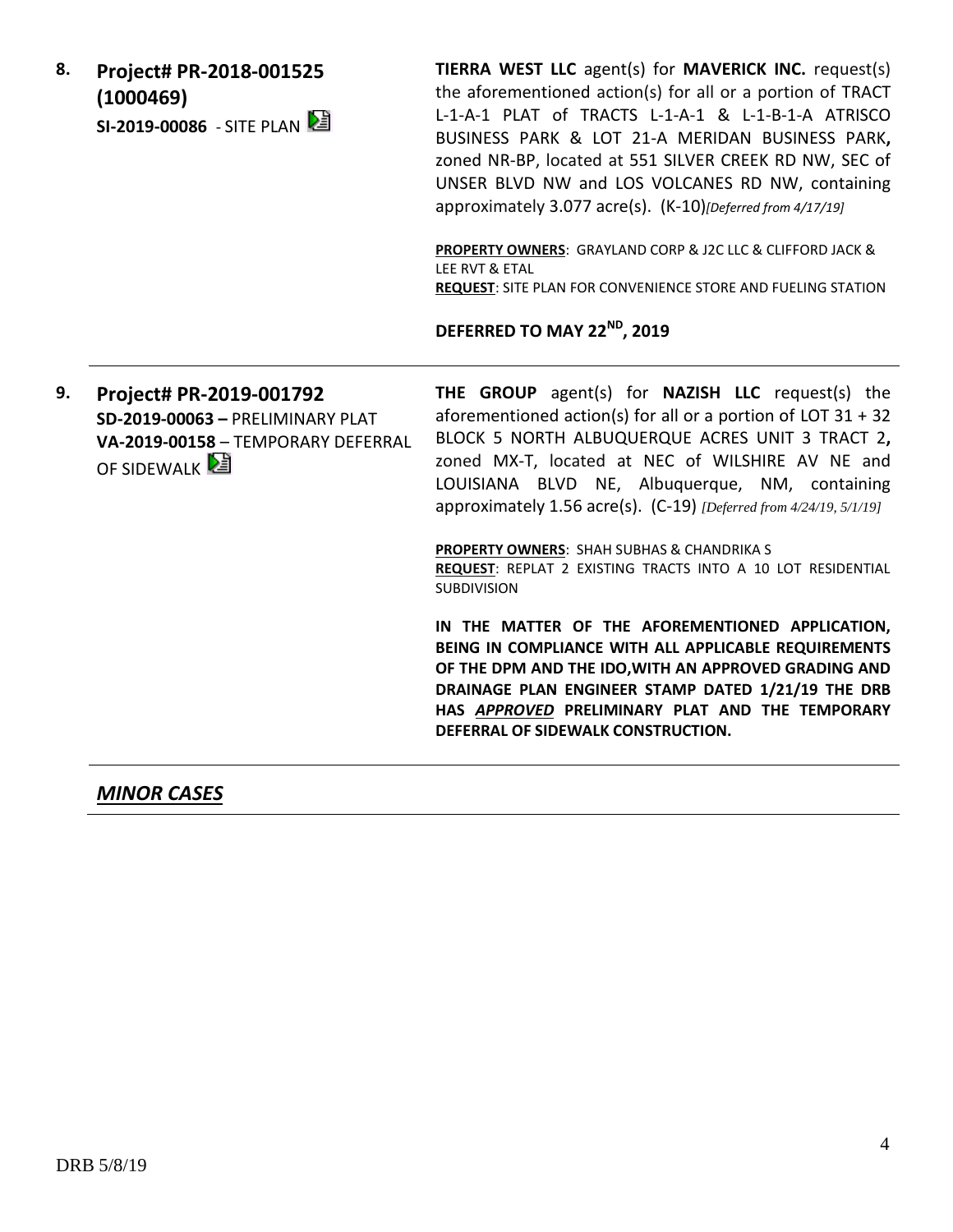| 10. | Project# PR-2018-001725<br>SD-2019-00054 - PRELIMINARY/FINAL<br><b>PLAT</b>       | ARCH + PLAN LAND USE CONSULTANTS agent(s) for<br>PHILLIP & CAROLYN STEWART-GOETZ request(s) the<br>aforementioned action(s) for all or a portion of Tracts 174-A<br>and 175-A-1-A, MRGCD MAP 35, zoned R-A, located at 1712<br>& 1714 GABALDON NW between CAMILLO LN NW and<br>RICARDO RD NW, containing approximately 0.5347 acre(s).<br>$(R-A)$                                                                                                                                                                                                     |
|-----|-----------------------------------------------------------------------------------|-------------------------------------------------------------------------------------------------------------------------------------------------------------------------------------------------------------------------------------------------------------------------------------------------------------------------------------------------------------------------------------------------------------------------------------------------------------------------------------------------------------------------------------------------------|
|     |                                                                                   | <b>PROPERTY OWNERS: STEWART-GOETZE CAROLYN &amp; GOETZE PHILLIP +</b><br>MONTESSORI OF THE RIO GRANDE CHARTER SCHOOL<br><b>REQUEST: LOT LINE ADJUSTMENT</b>                                                                                                                                                                                                                                                                                                                                                                                           |
|     |                                                                                   | IN THE MATTER OF THE AFOREMENTIONED APPLICATION, BEING IN<br>COMPLIANCE WITH ALL APPLICABLE REQUIREMENTS OF THE DPM<br>AND THE IDO, THE DRB HAS APPROVED THE PRELIMINARY/FINAL<br>PLAT. FINAL SIGN OFF IS DELEGATED TO: PLANNING FOR UTILITY<br><b>COMPANIES SIGNATURES AND AGIS DXF.</b>                                                                                                                                                                                                                                                             |
| 11. | Project# PR-2018-001721<br>SD-2018-00097 - PRELIMINARY/FINAL<br>PLAT <sup>L</sup> | SURV-TEK INC. agent(s) for SWEENEY ET AL., UNSER<br><b>CLIFFS, LLC</b> request(s) the aforementioned action(s) for all<br>or a portion of LOTS 13 & 14 BLOCK 1, UNSER CLIFFS<br>SUBDIVISION, zoned R-1D, located at RIM ROCK CIRCLE<br>between east of UNSER BLVD NW and north of MOLTEN<br>ROCK RD NW, containing approximately 0.7617 acre(s). (D-<br>10) [Deferred from 10/31/18, 12/19/18, 1/16/19, 2/27/19, 3/27/19, 5/1/19]<br><b>PROPERTY OWNERS: SWEENEY WALTER C III &amp; MARY E ETAL</b><br><b>REQUEST: CONSOLIDATION OF 2 LOTS INTO 1</b> |
|     |                                                                                   | IN THE MATTER OF THE AFOREMENTIONED APPLICATION, BEING IN<br>COMPLIANCE WITH ALL APPLICABLE REQUIREMENTS OF THE DPM<br>AND THE IDO, THE DRB HAS APPROVED THE PRELIMINARY/FINAL<br>PLAT.                                                                                                                                                                                                                                                                                                                                                               |

## *SKETCH PLAT*

**12. Project# PR-2019-002370 PS-2019-00036** – SKETCH PLAT **KEN COOPER** request(s) the aforementioned action(s) for all or a portion of LOTS 1-3, BLOCK 4, ANDERSON ADDITION # 2**,** zoned R-1A, located at 1402 8TH STREET NW, at the NEC of KINLEY AV NW and  $8^{th}$  STREET NW, containing approximately .2570 acre(s). (J-14)

**PROPERTY OWNERS**: KEN COOPER **REQUEST**: REPLAT 1 LOT INTO 2 LOTS

**THE SKETCH PLAT WAS REVIEWED AND COMMENTS WERE PROVIDED**